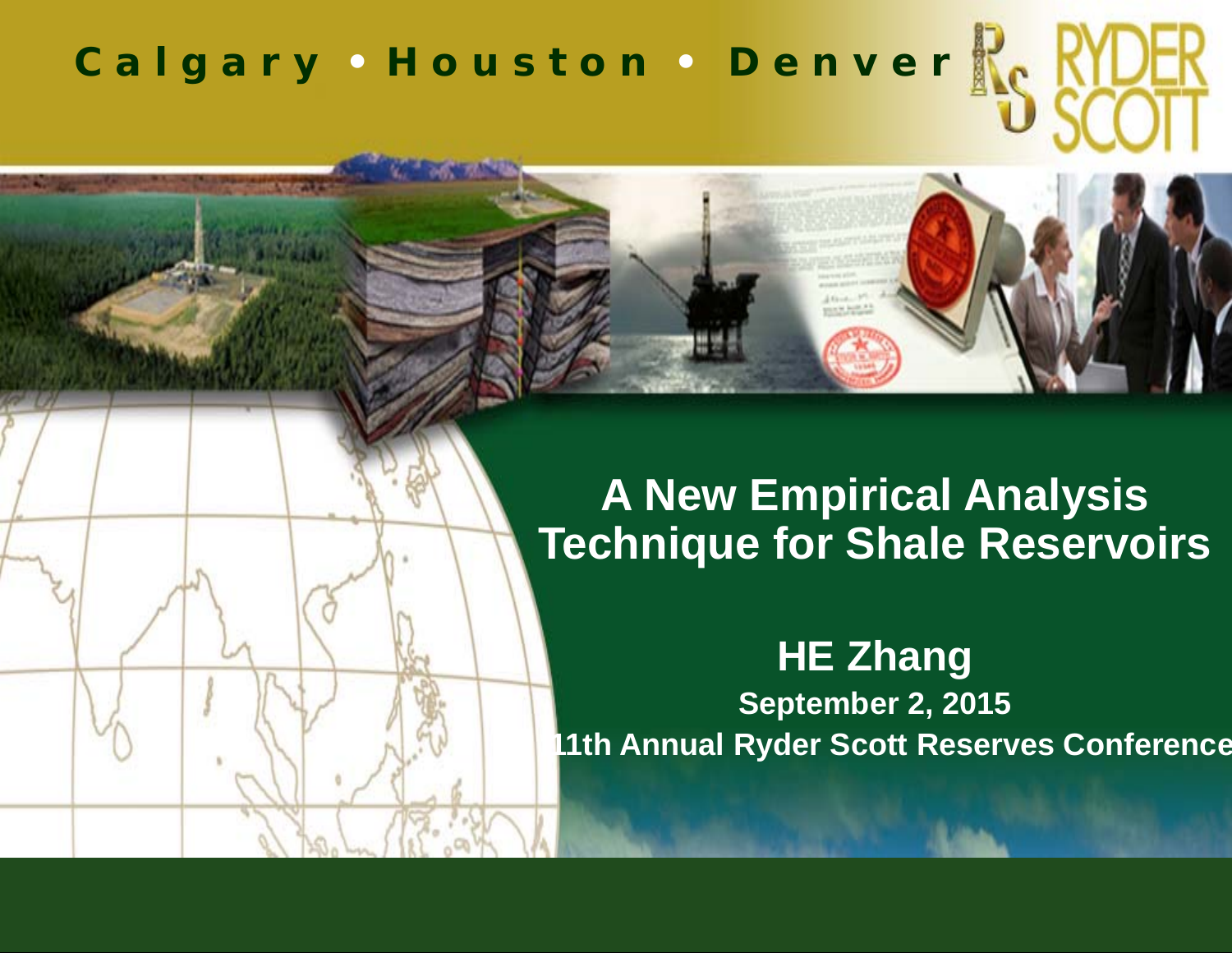## **DISCLAIMER**



The following presentation covers <sup>a</sup> topic which is currently in an experimental stage. At this time, Ryder Scott does NOT endorse the method presented here, nor does this presentation represent the opinions of Ryder Scott Company. It solely represents the opinions of the authors.

**The method presented here is not used for any reserves work performed by Ryder Scott at this time**.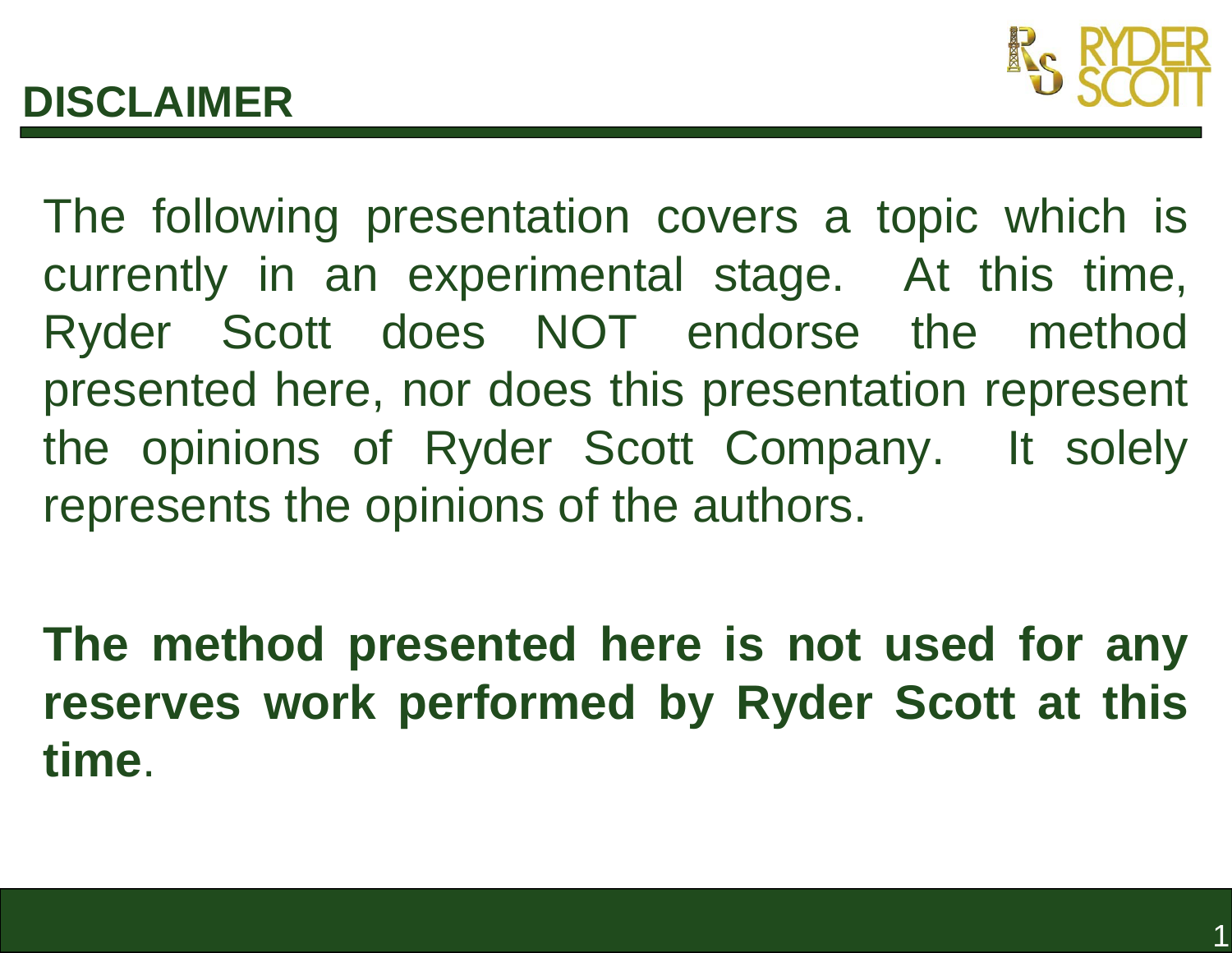

## **OUTLINE**

- Introduction
- Quick Review of Models for Decline Curve Analysis
- Experimental Research
- Empirical Extended Exponential DCA Model
- Experimental Results
- Conclusions
- Final Remarks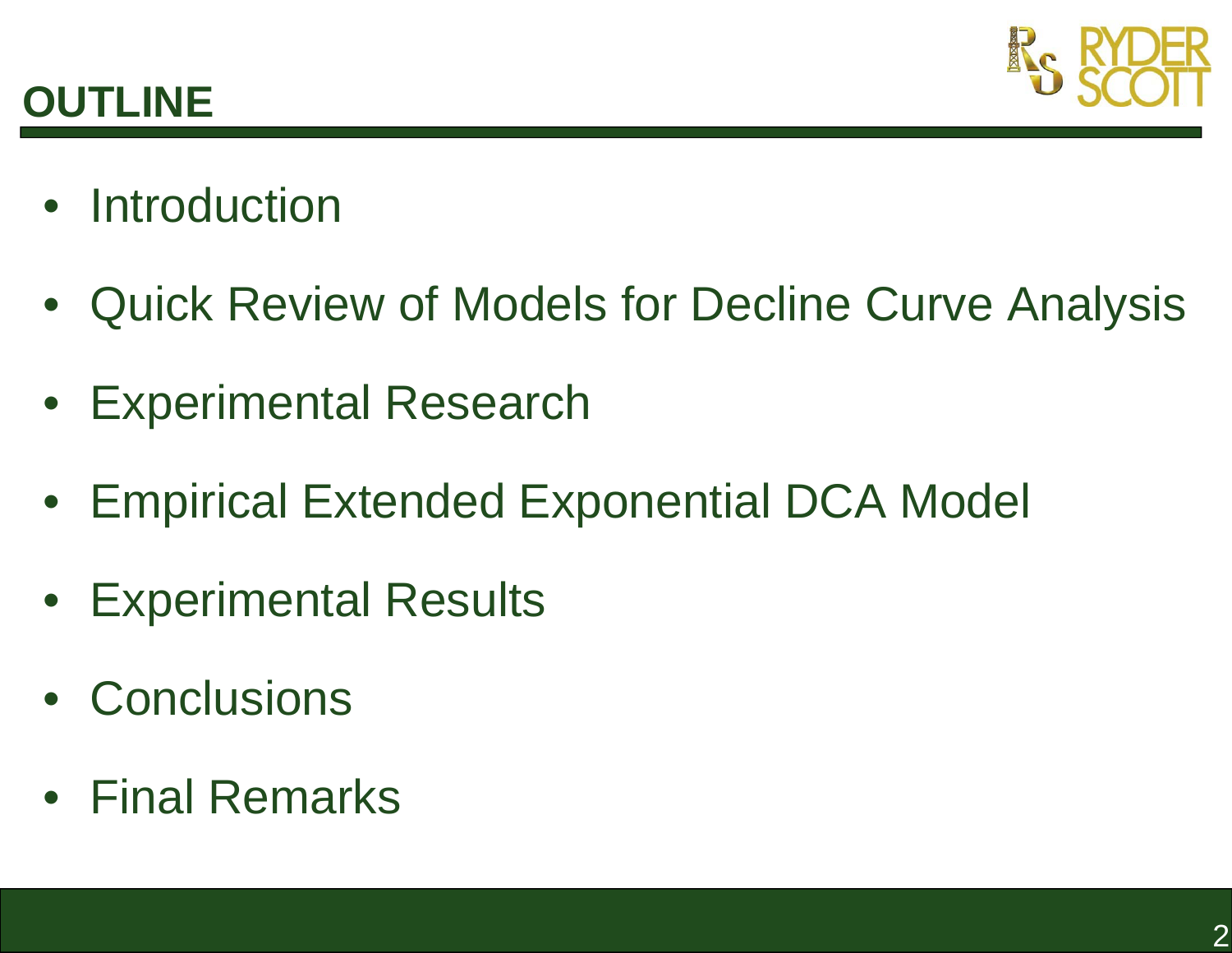#### **FLOW REGIMES FOR MULTI-STAGE FRACTURED HORIZONTAL WELLS**



The flow mechanism is **completely different** for different flow regimes.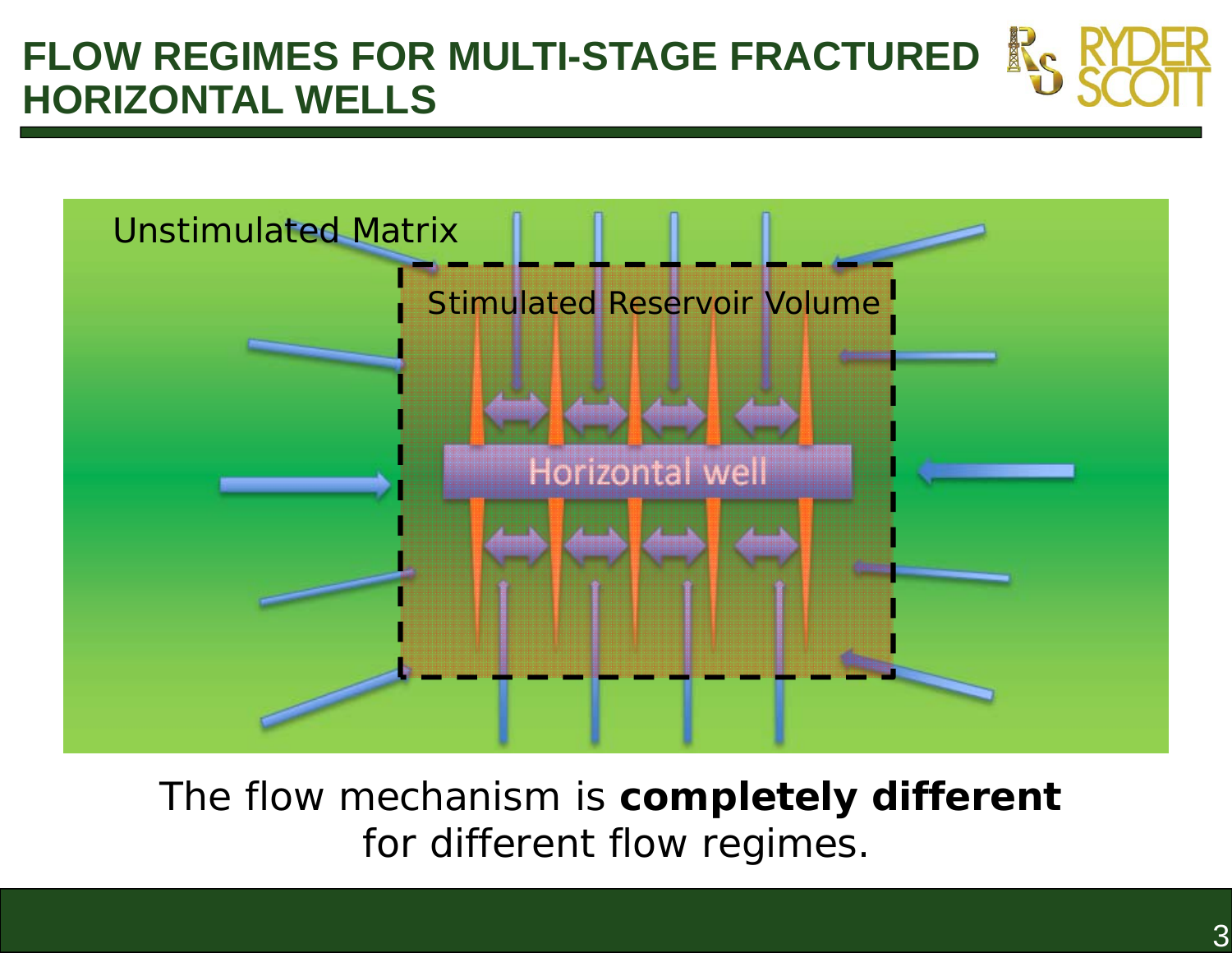## **A TYPICAL SHALE GAS/OIL DECLINE CURVE**



- •Early time – sharp decline?
- •Late time – flatter decline?
- •How many flow regimes?
- $\bullet$ When is the switching point of different flow regimes?

If all you have is the data indicated by the markers, how does one determine the switching point?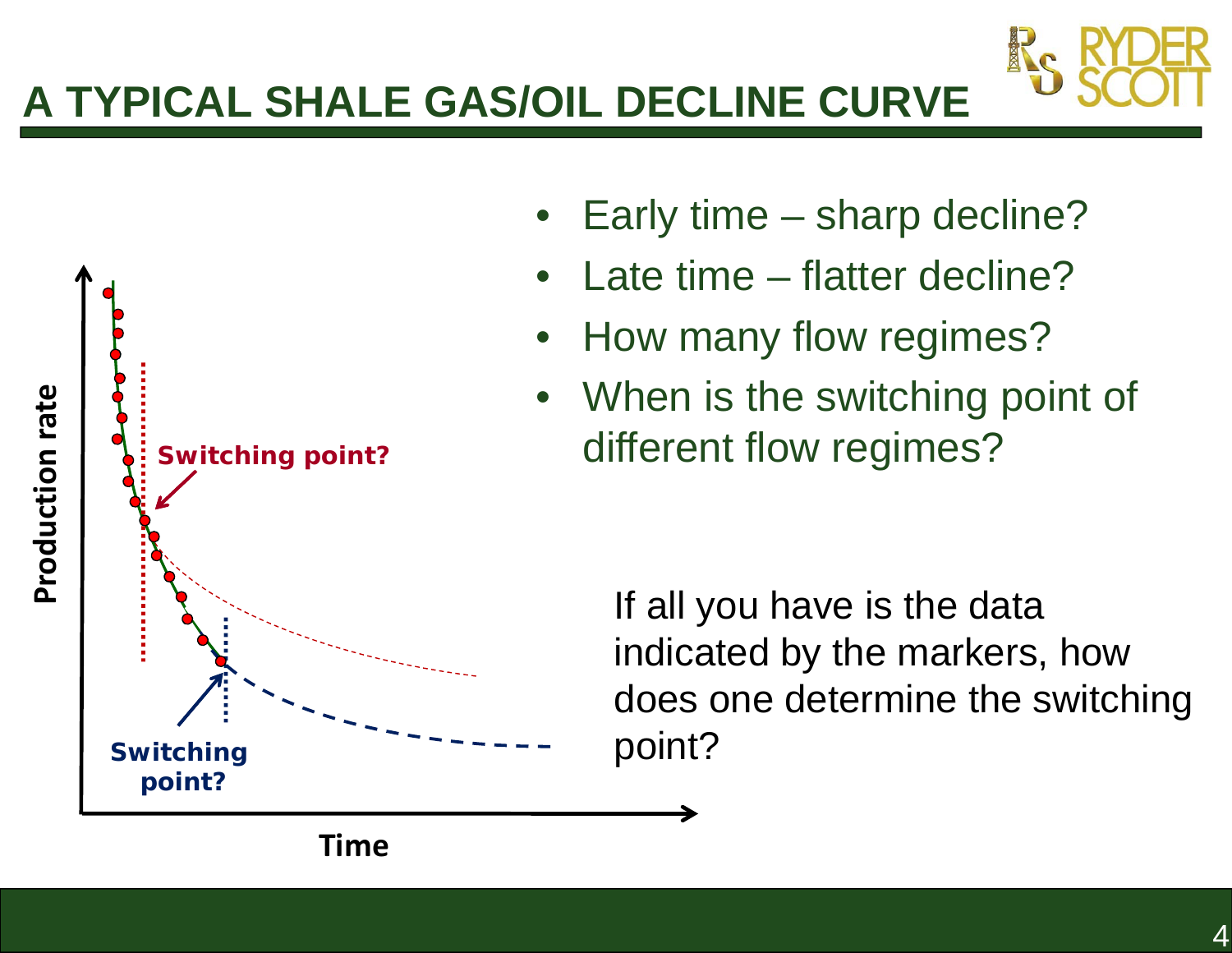### **GROWING DRAINAGE VOLUME**



- $\bullet$  Initial production is from fractures with insufficient pressure support from tight formation
- $\bullet$  Once reaching "initial outer-boundary", it further drains the extremities of reservoir

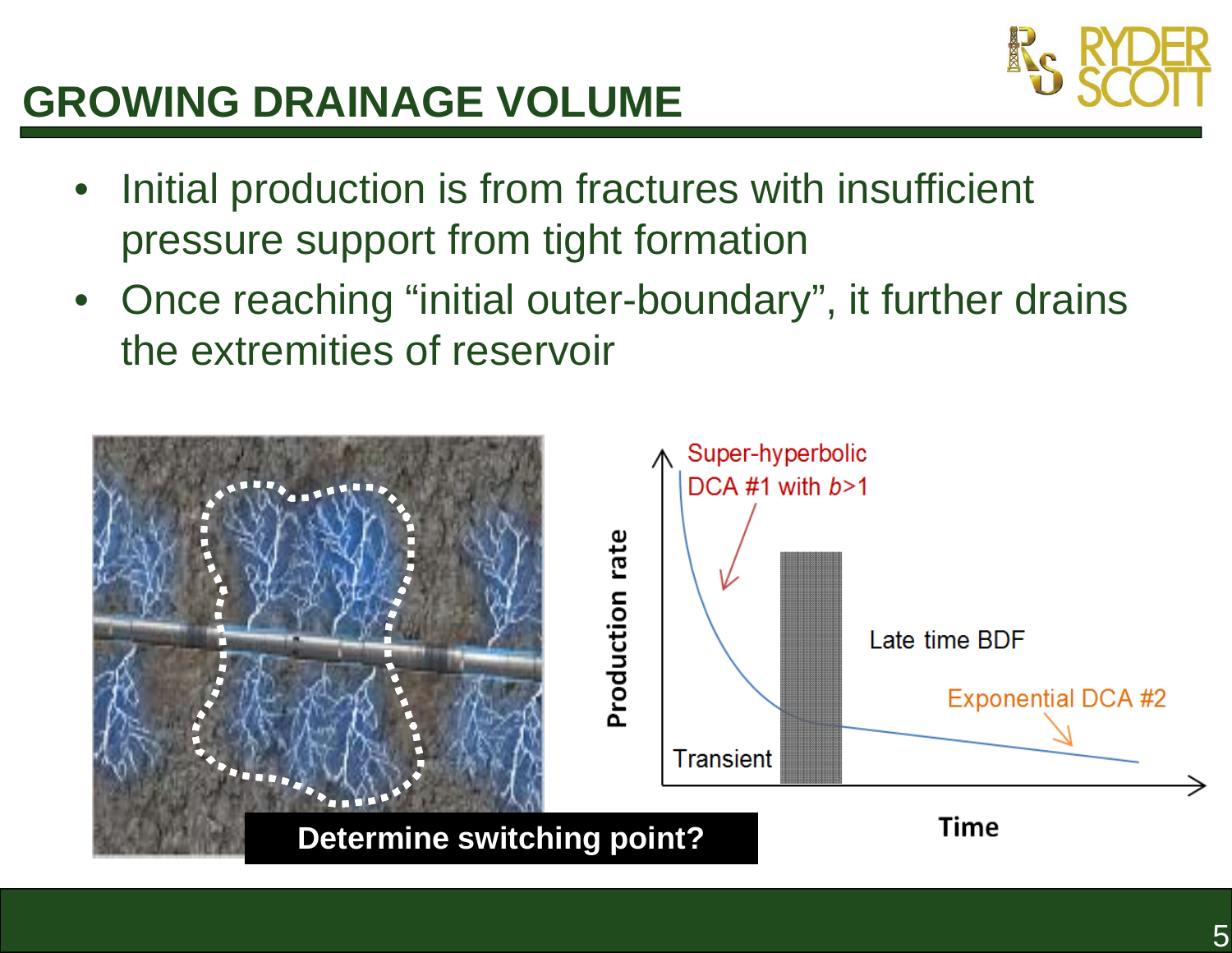

- **Most popular approach** in industry at present: Hyperbolic with b-factor > 1 with minimum (exponential) decline
- Other available models:
	- Stretched Exponential Decline Model (SEDM) by Valko (2009)
	- Power Law (Ilk, Blasingame et al. 2008)
	- $\bullet$ Duong's method (Duong, 2010)
	- Combination models: various models for early transient flow, then switch to Arps at late time flow period.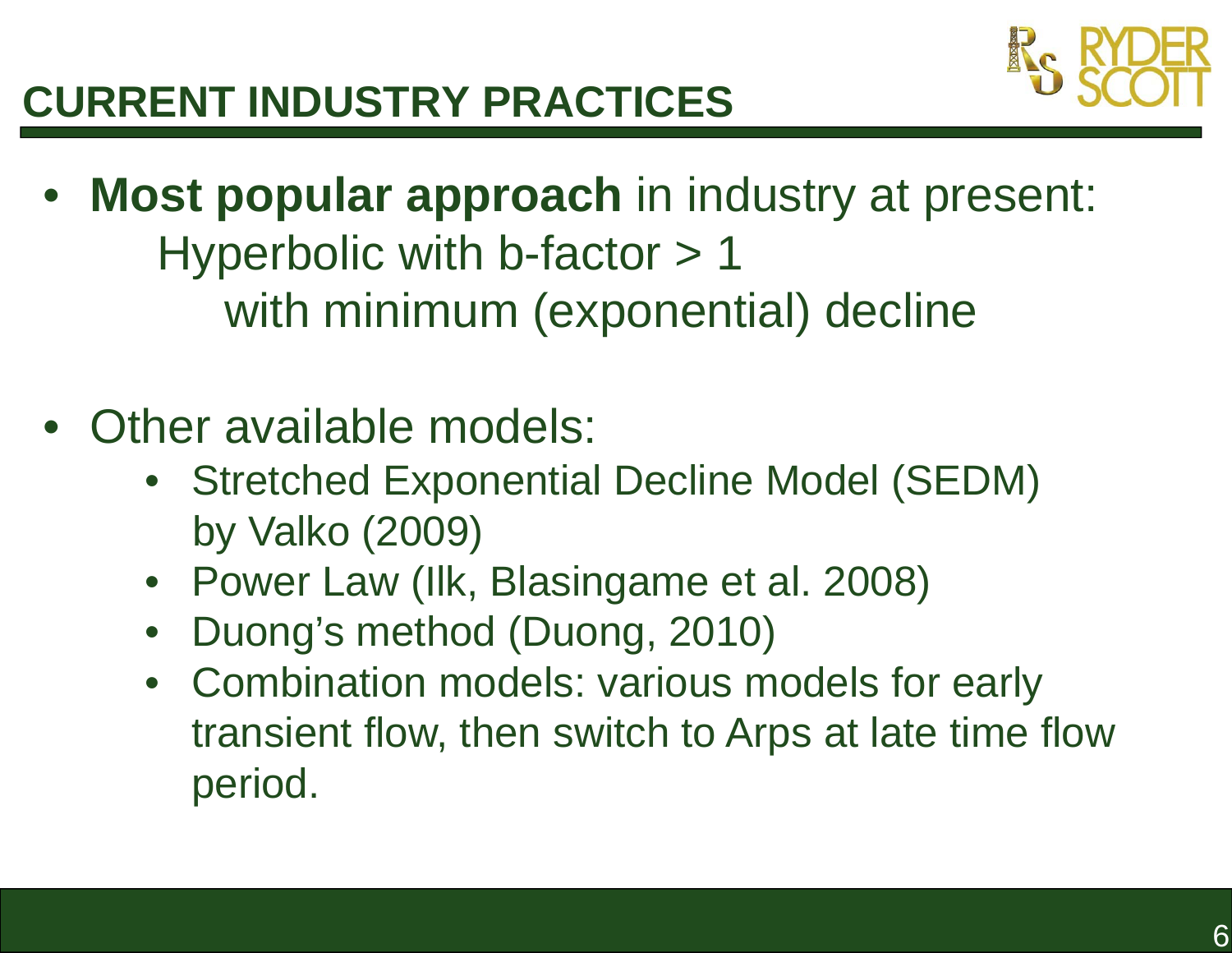

## **SUMMARY OF LITERATURE MODELS**

| <b>DCA Model</b>             | <b>Valid for</b><br><b>Transient</b><br><b>Flow</b> | <b>Valid</b><br>for BDF | <b>Need to</b><br>change<br>parameters? | <b>Good with</b><br><b>limited</b><br>data? | Easy to use,<br><b>Combine</b><br>with<br><b>Economics</b><br><b>Software?</b> |
|------------------------------|-----------------------------------------------------|-------------------------|-----------------------------------------|---------------------------------------------|--------------------------------------------------------------------------------|
| <b>Arps</b> -original        | No                                                  | Yes                     | Yes                                     | No                                          | Yes                                                                            |
| <b>Arps-modified</b>         | No <sup>2</sup>                                     | Yes                     | Yes                                     | <b>No</b>                                   | Yes                                                                            |
| <b>Stretched Exponential</b> | Yes                                                 | <b>No</b>               | <b>No</b>                               | <b>No</b>                                   | Somewhat                                                                       |
| <b>Extended Power Law</b>    | Yes                                                 | Yes                     | <b>No</b>                               | <b>No</b>                                   | <b>No</b>                                                                      |
| <b>Duong</b>                 | Yes                                                 | No                      | <b>No</b>                               | Yes                                         | <b>No</b>                                                                      |

Cited from J. Lee 2015. SPE Webinar "*Critique of Simple Decline Models* "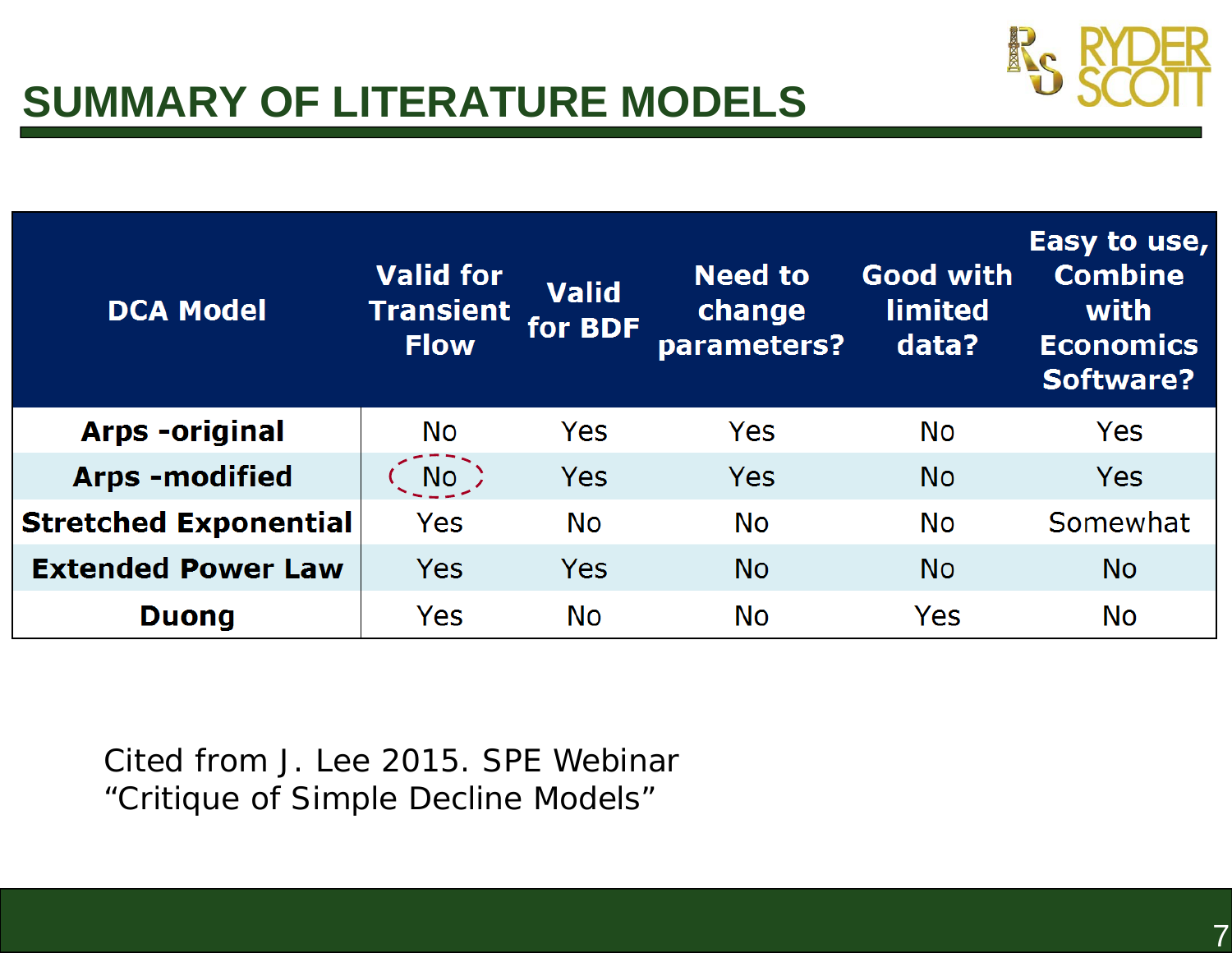

Can another equation

- $\bullet$ represent early time and late time data better?
- be easier to use?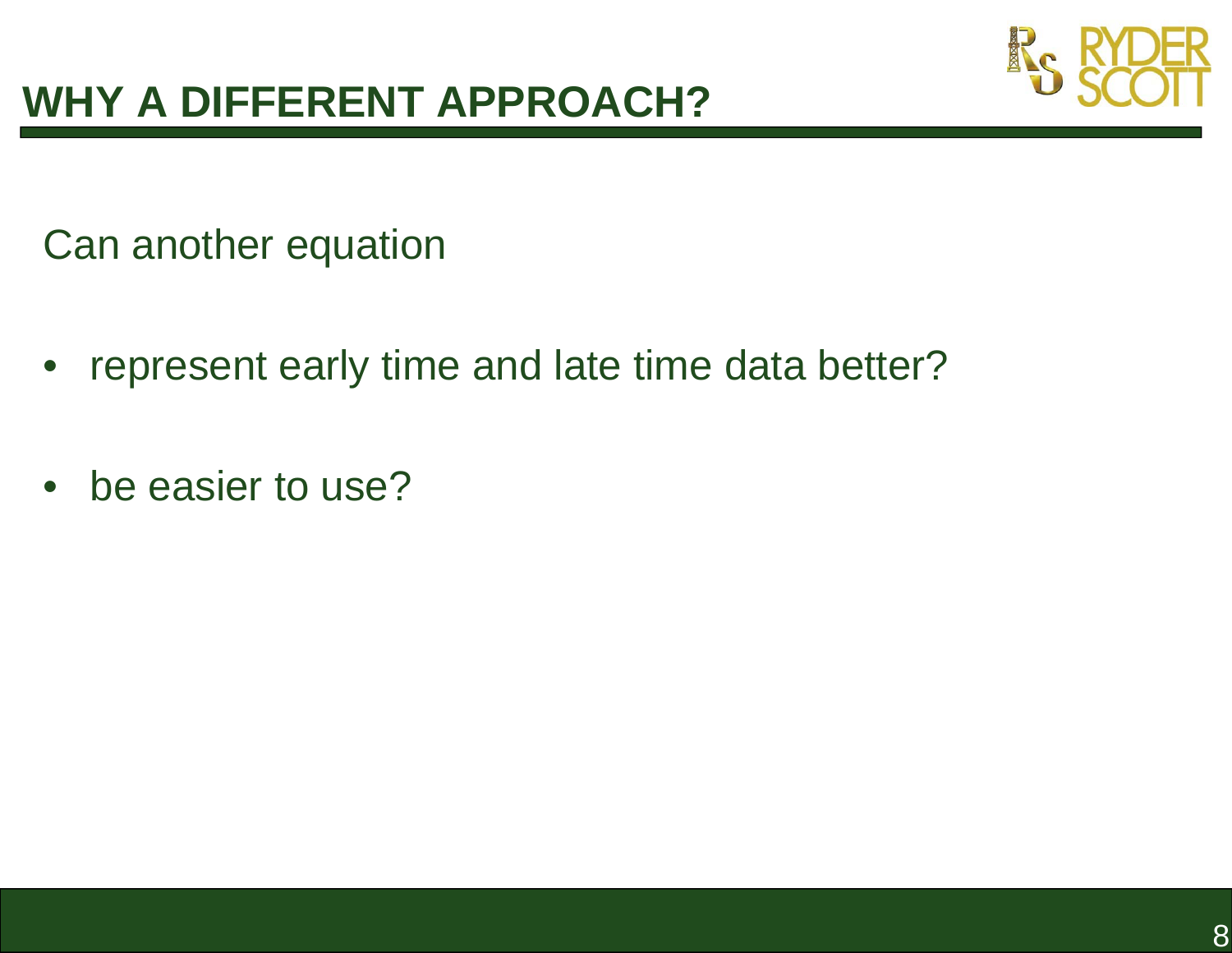

• Keep the same Exponential form of Arps equation for simplicity

$$
q = q_i e^{-at}
$$

 $\bullet$ But exponent a should vary with time

$$
a = \beta_l + \beta_e e^{-t^n}
$$

 $\beta_e$  is a constant to account for the early (fully-transient) period, which should be larger than  $\beta_1$  as recommended and observed in field data;  $\beta_1$  is a constant to account for the late-life period, presumably to mimic transient to exponential decline;  $n$  is an empirical exponent, with a recommended range of 0 to 0.7;  $t$  is the time in months.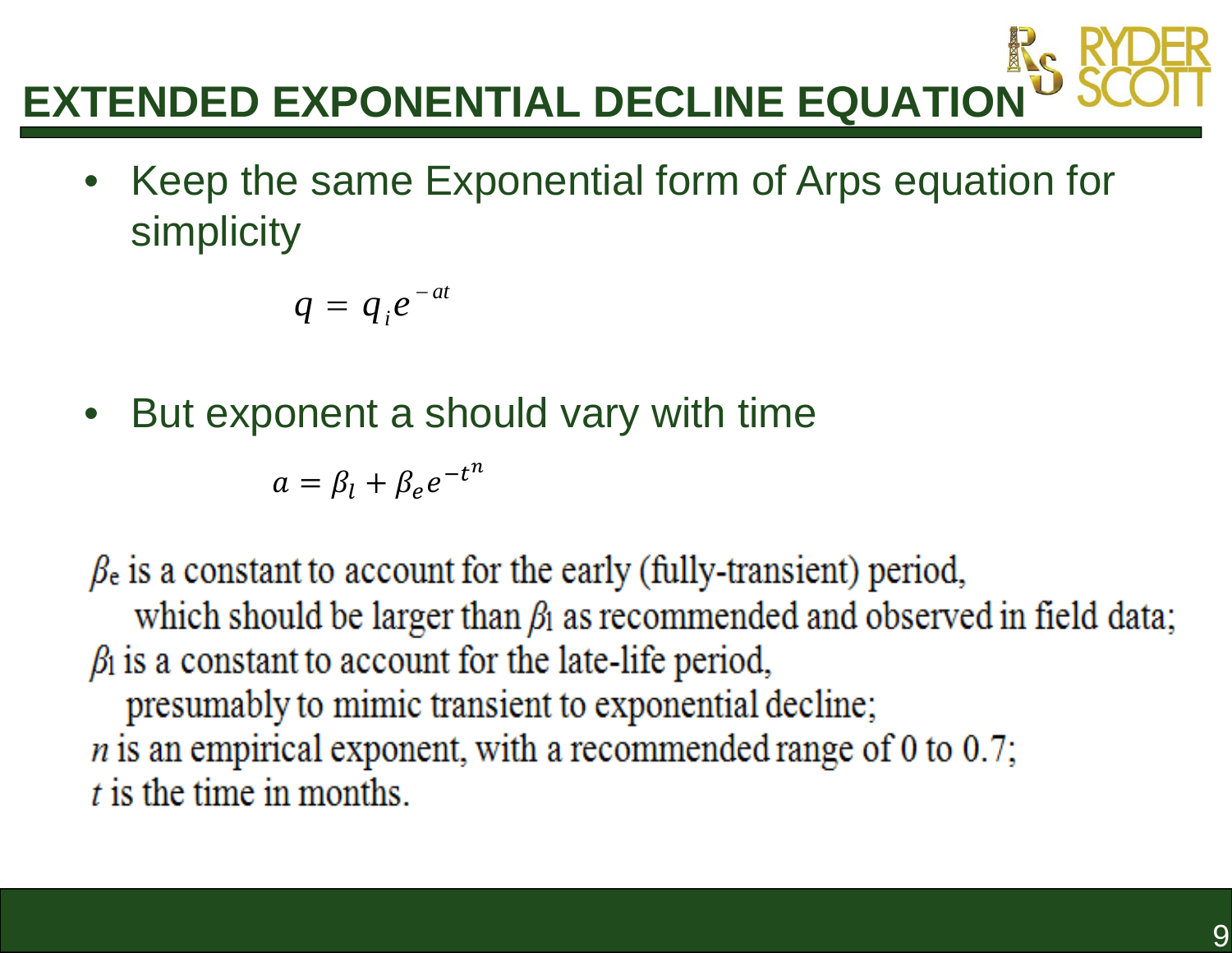

# **THE BAD NEWS**

#### • Unrealistic forecasts for unconstrained input parameters



*As with any unconventional approach, more late-time data is needed to ascertain realistic boundaries of each parameter.*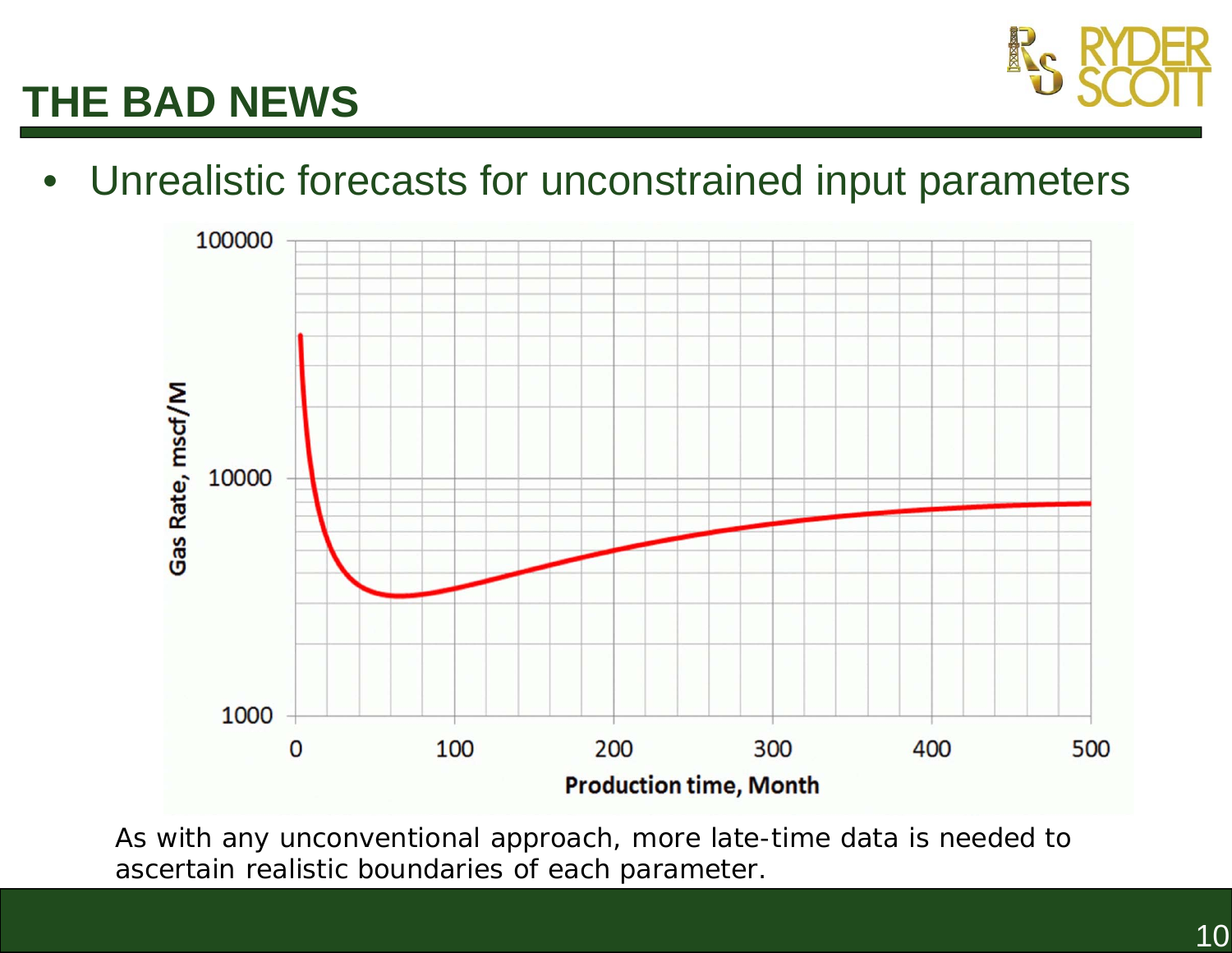

- We have tested this with over 2,000 wells with different shale plays. It shows reasonable projections.
- The results of this approach also compare favorably with detailed reservoir simulation models.
- We also used hindcasting to test the predictive power of the model.
	- Manual hindcast tests for over 100 wells in Haynesville where we have established data history.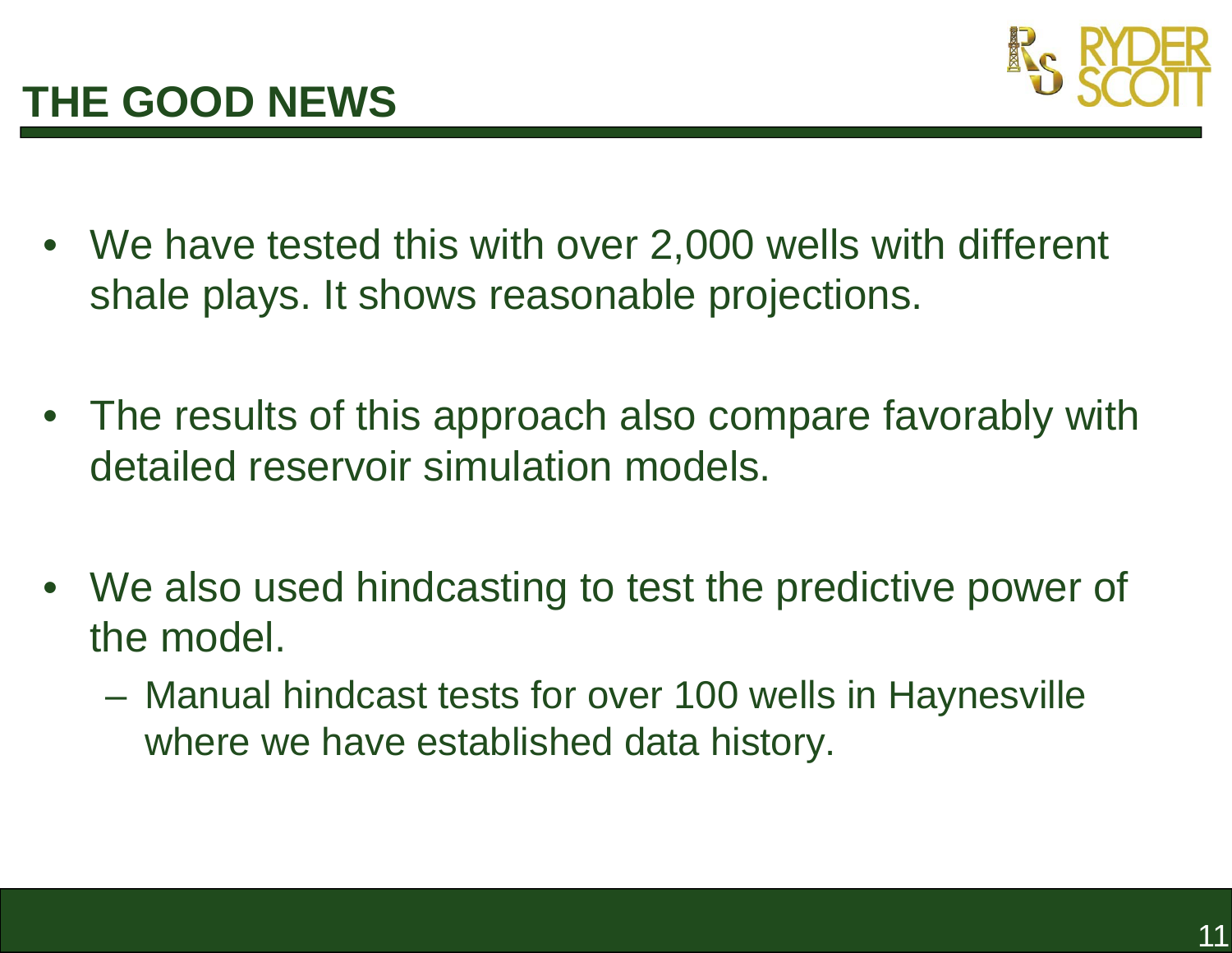



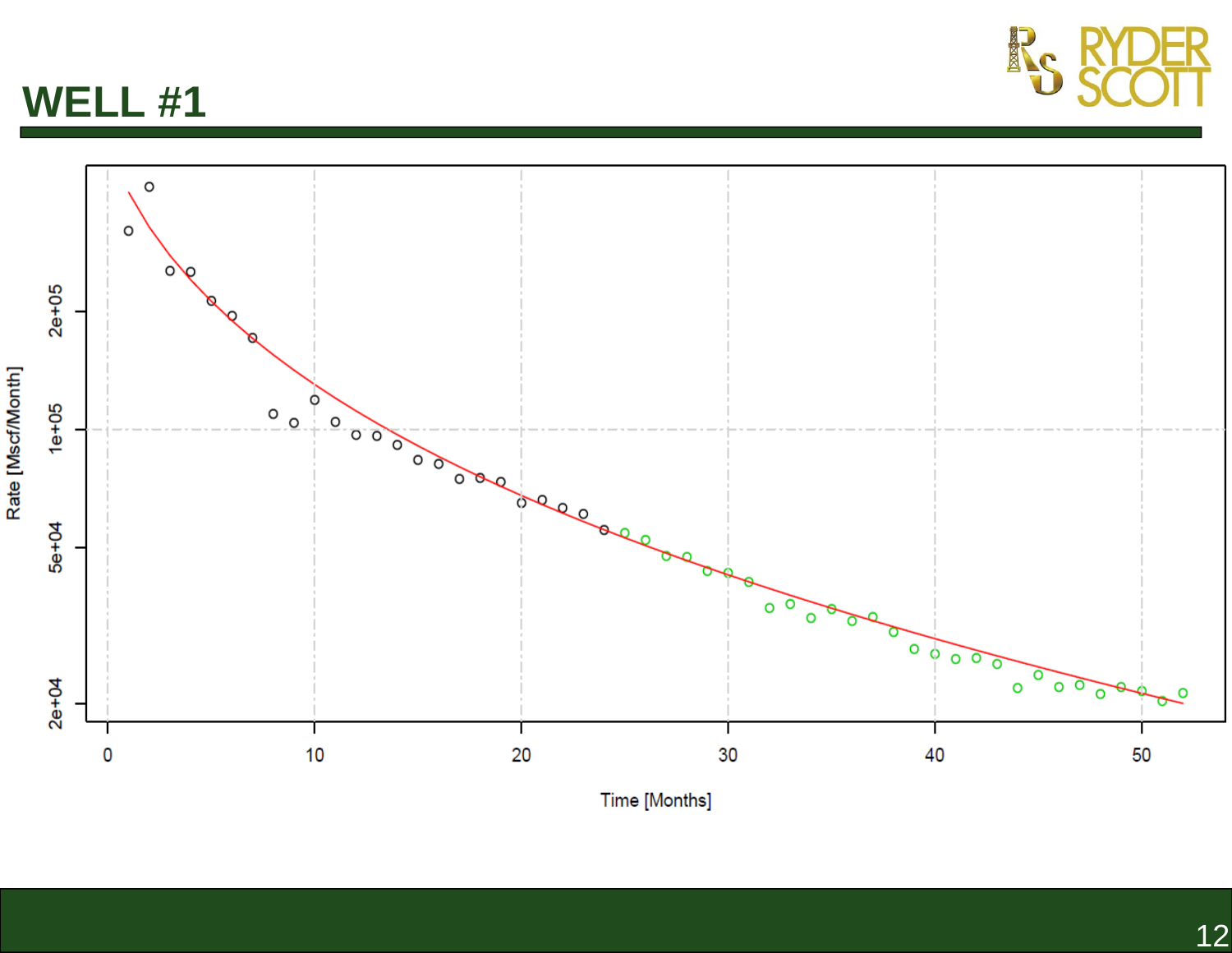**WELL #2**



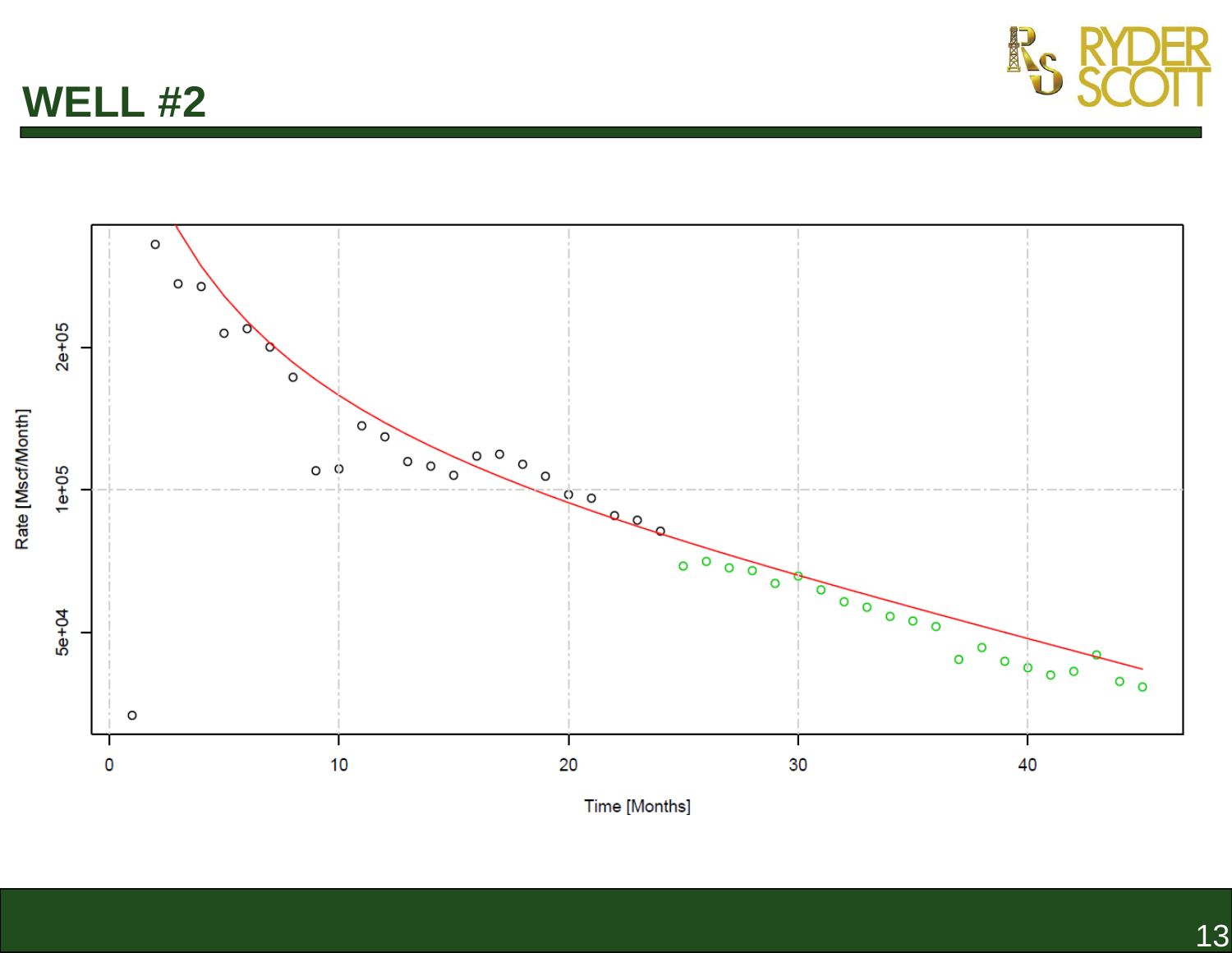



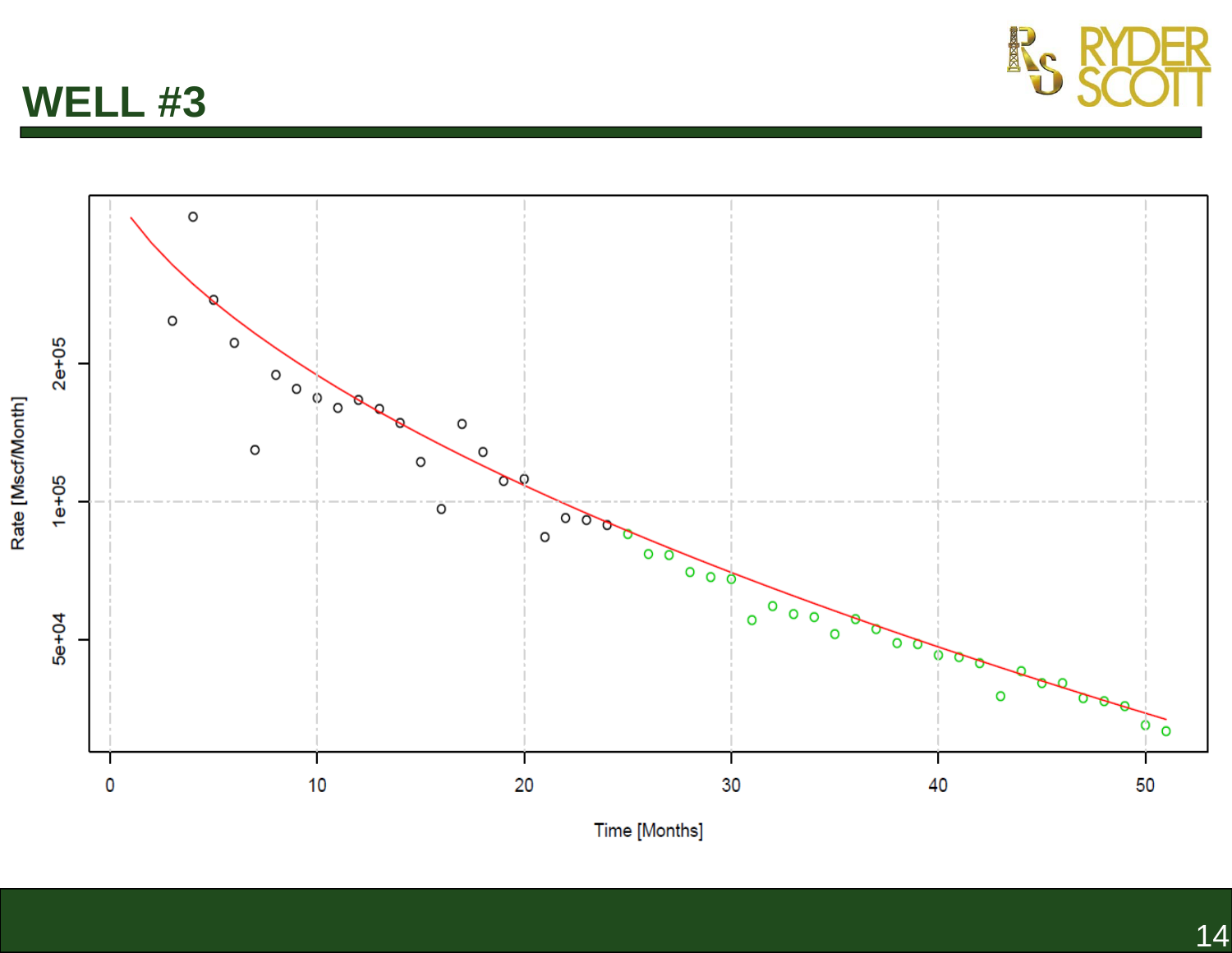



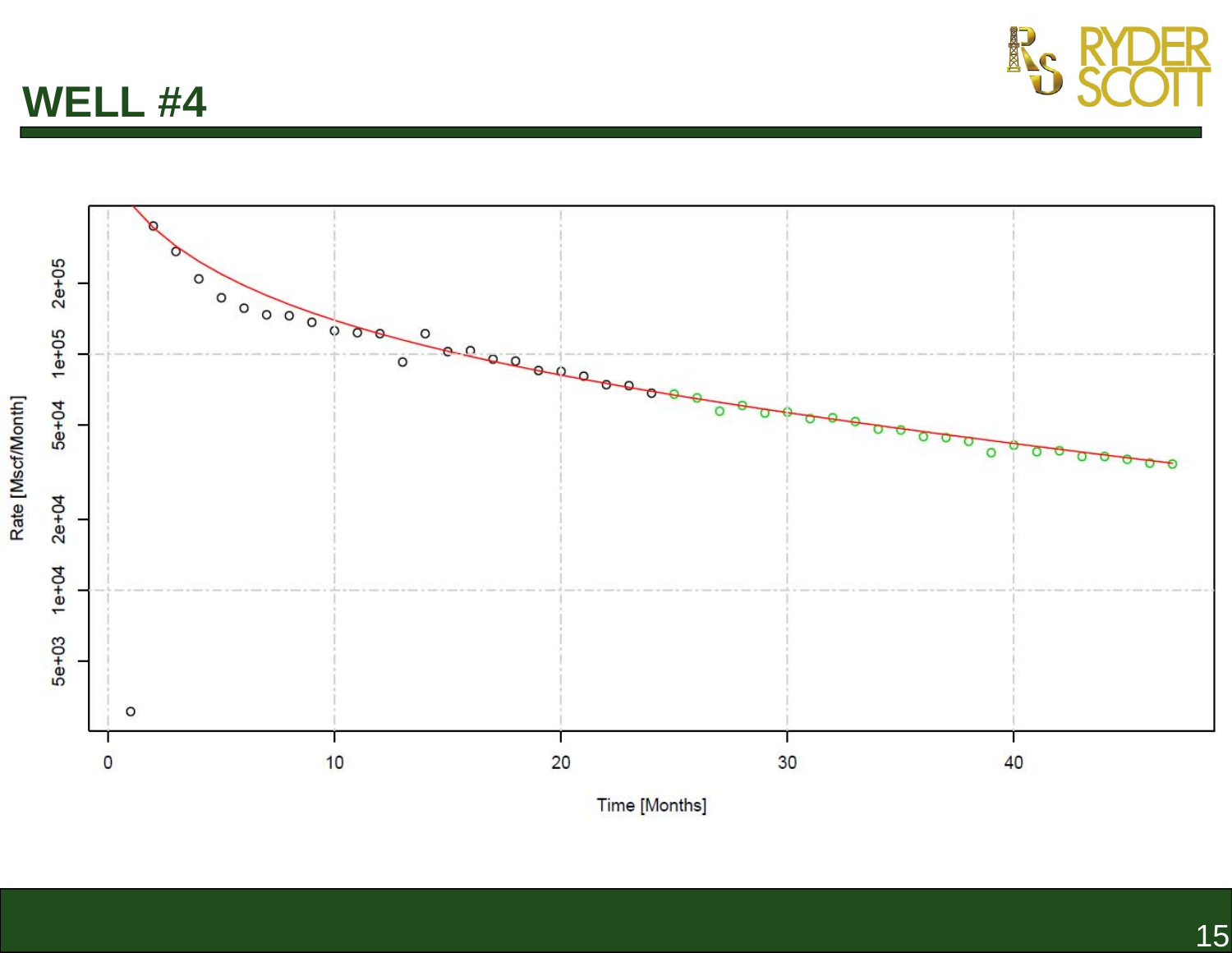





16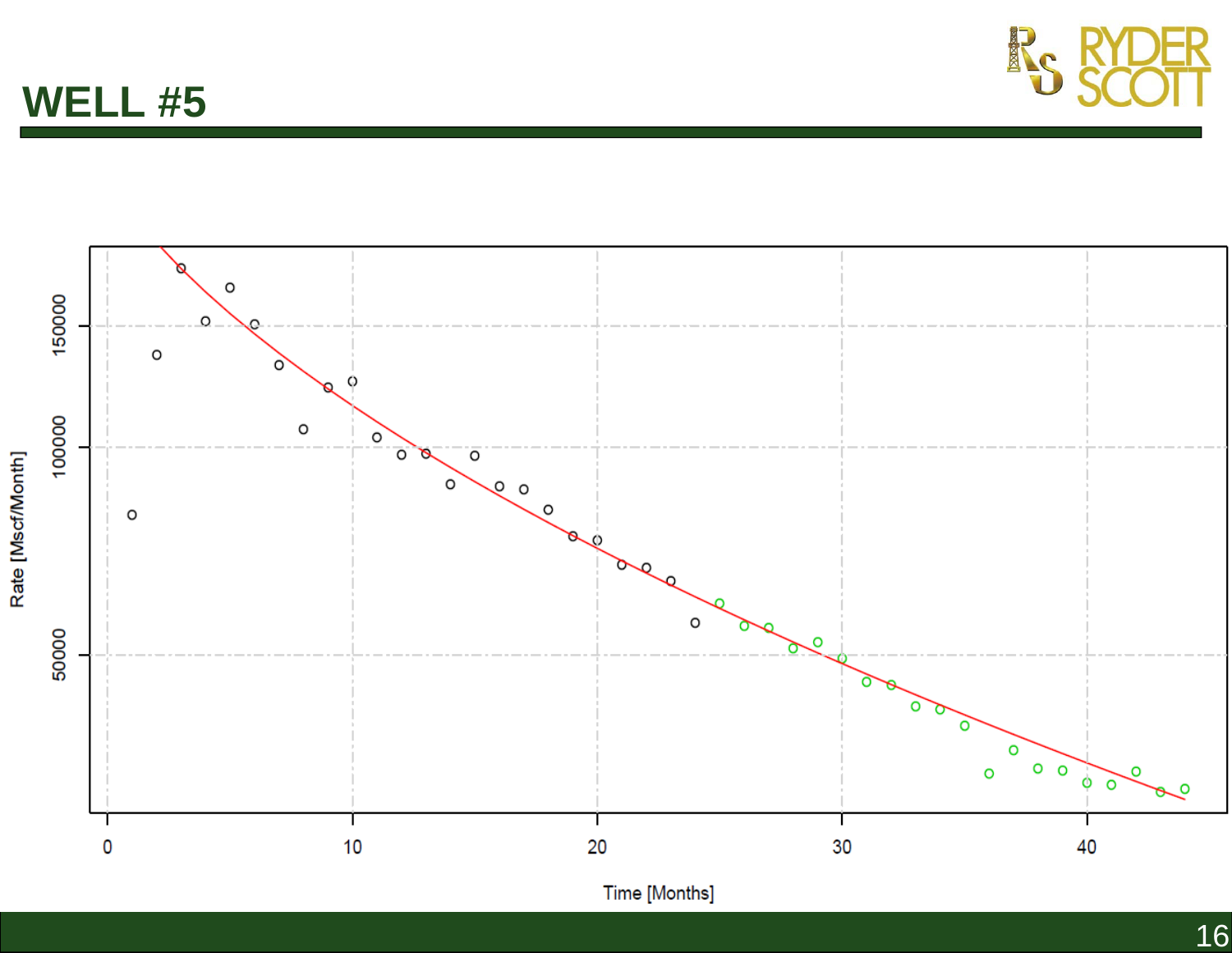



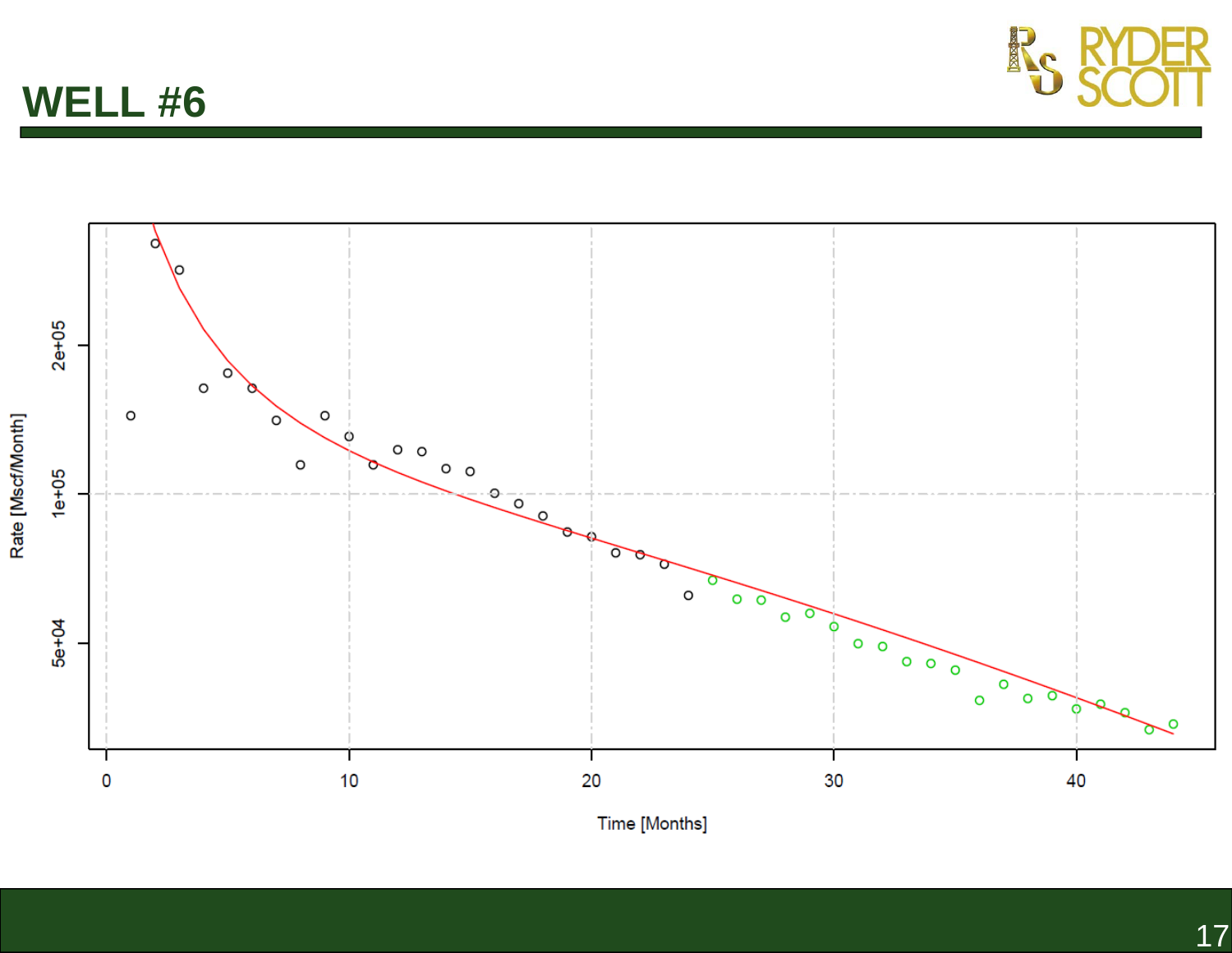



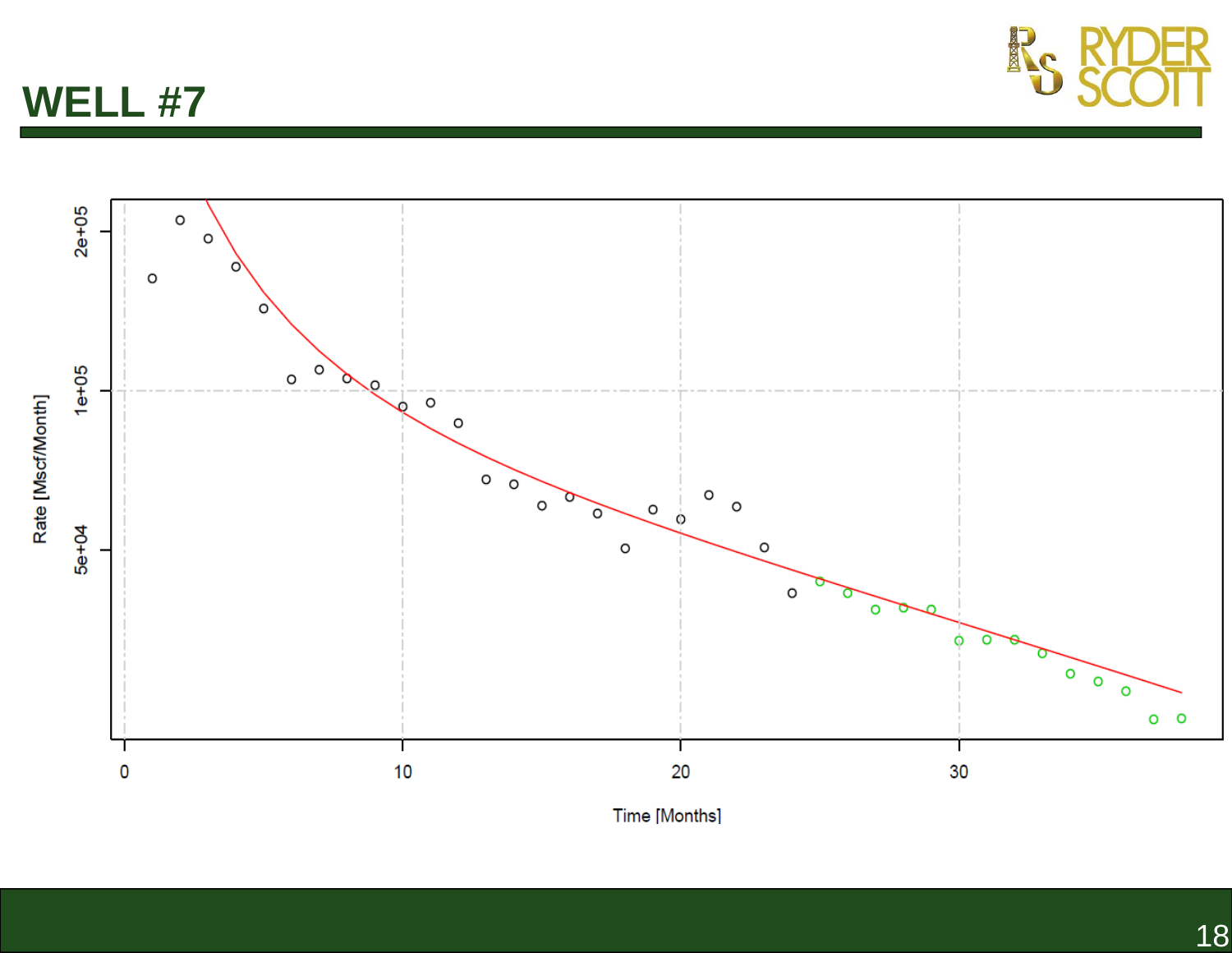**WELL #8**



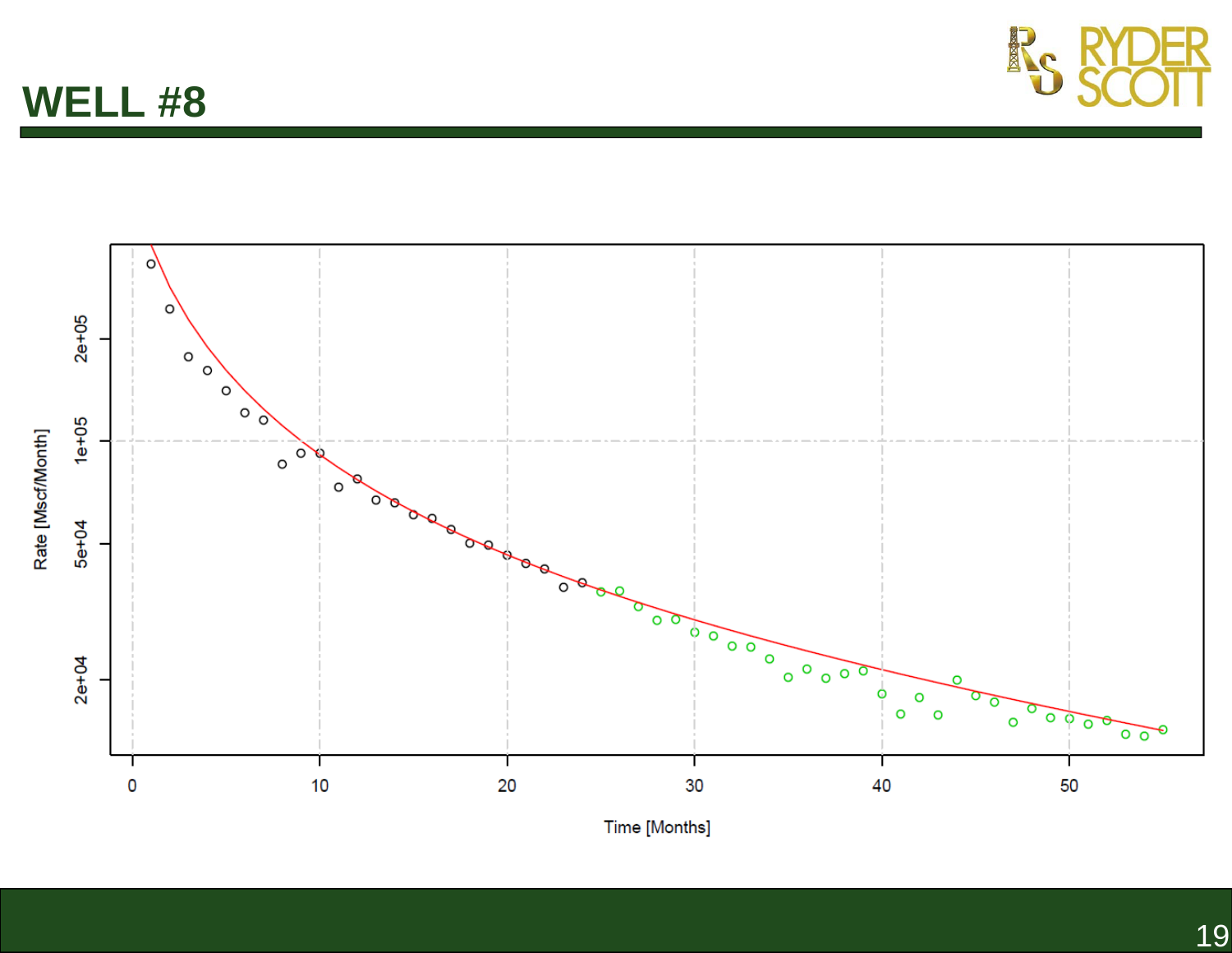

# **HINDCAST TESTS**

- As expected, forecasts are reasonable (due to the near term of the comparison).
- Generally speaking there was no significant bias (optimistic or pessimistic) in the forecast for the subsequent 1-2 years.

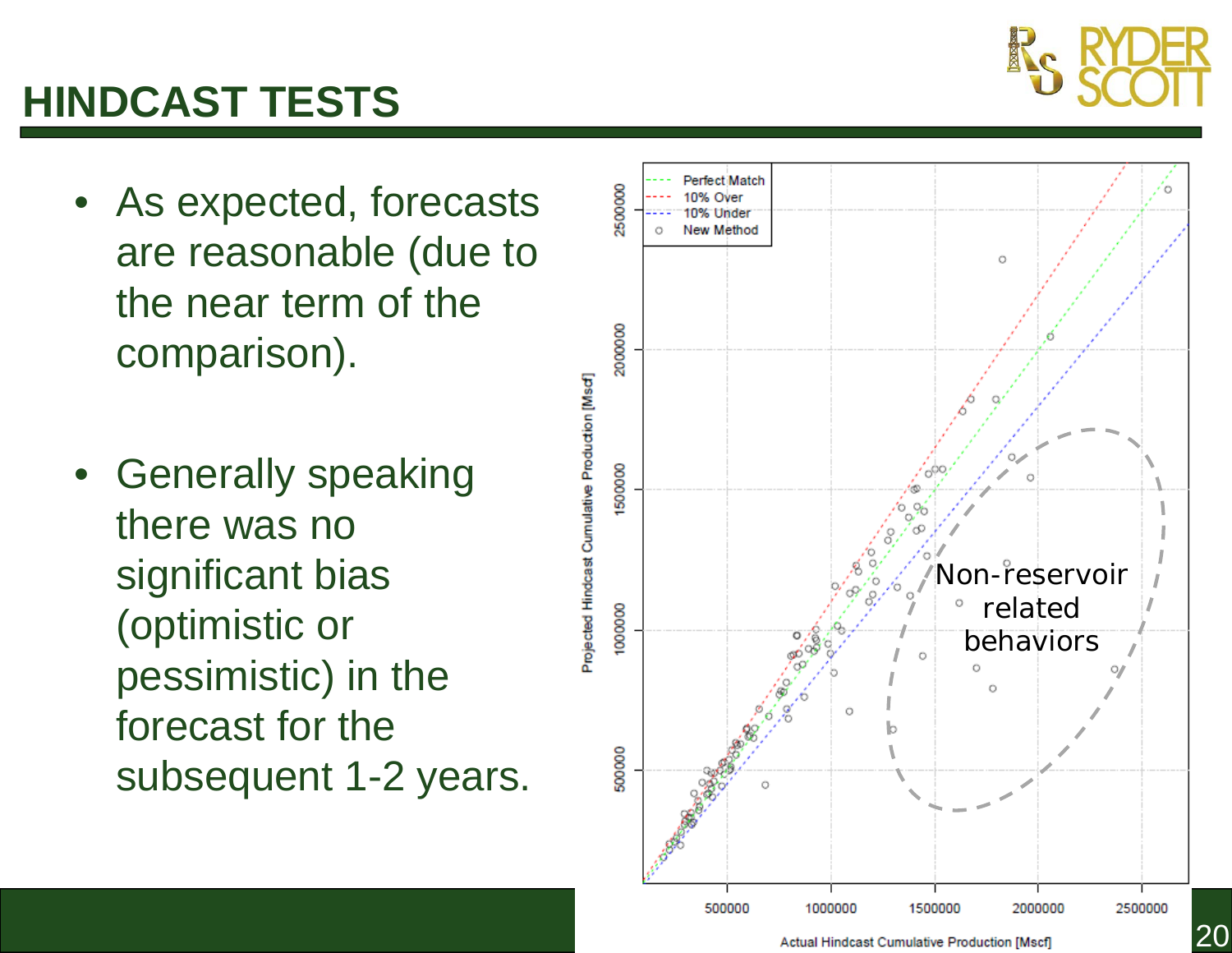

# **CURRENT UNKNOWNS AND CONCERNS**

- $\bullet$ Effects of pressure
- • Appropriateness of early time data
	- Well clean-up
	- Wellbore storage
	- Curtailed production
- Variations in fluid properties
- •Variations in completion techniques
- •Appropriate input parameter boundaries
- $\bullet$  Influence and relationship of the early-time performance to the late-time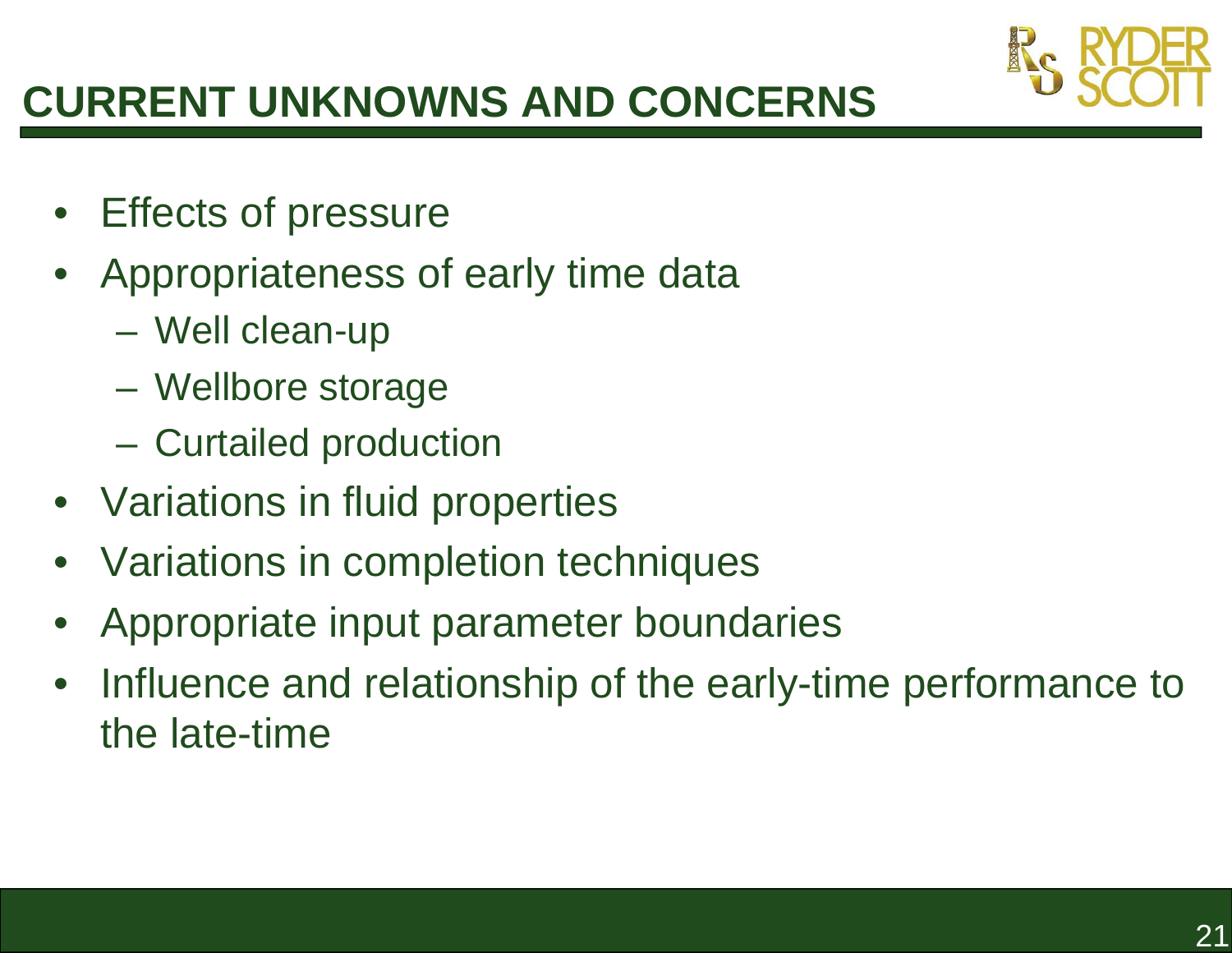## **CONCLUSIONS**



- This work presented a new form of DCA with three empirical coefficients for shale reservoirs.
- The method is easy to implement in practice.
- $\bullet$ It does not require an estimate of the switching point (flow regime changes).
- It is able to project the future production by fitting all of the historical production data from the beginning of the production decline (i.e., it uses the early time data in its forecast).

**While we may have found a better and more accurate method for forecasting "unconventionals," we are still in the early-evaluation stage of the**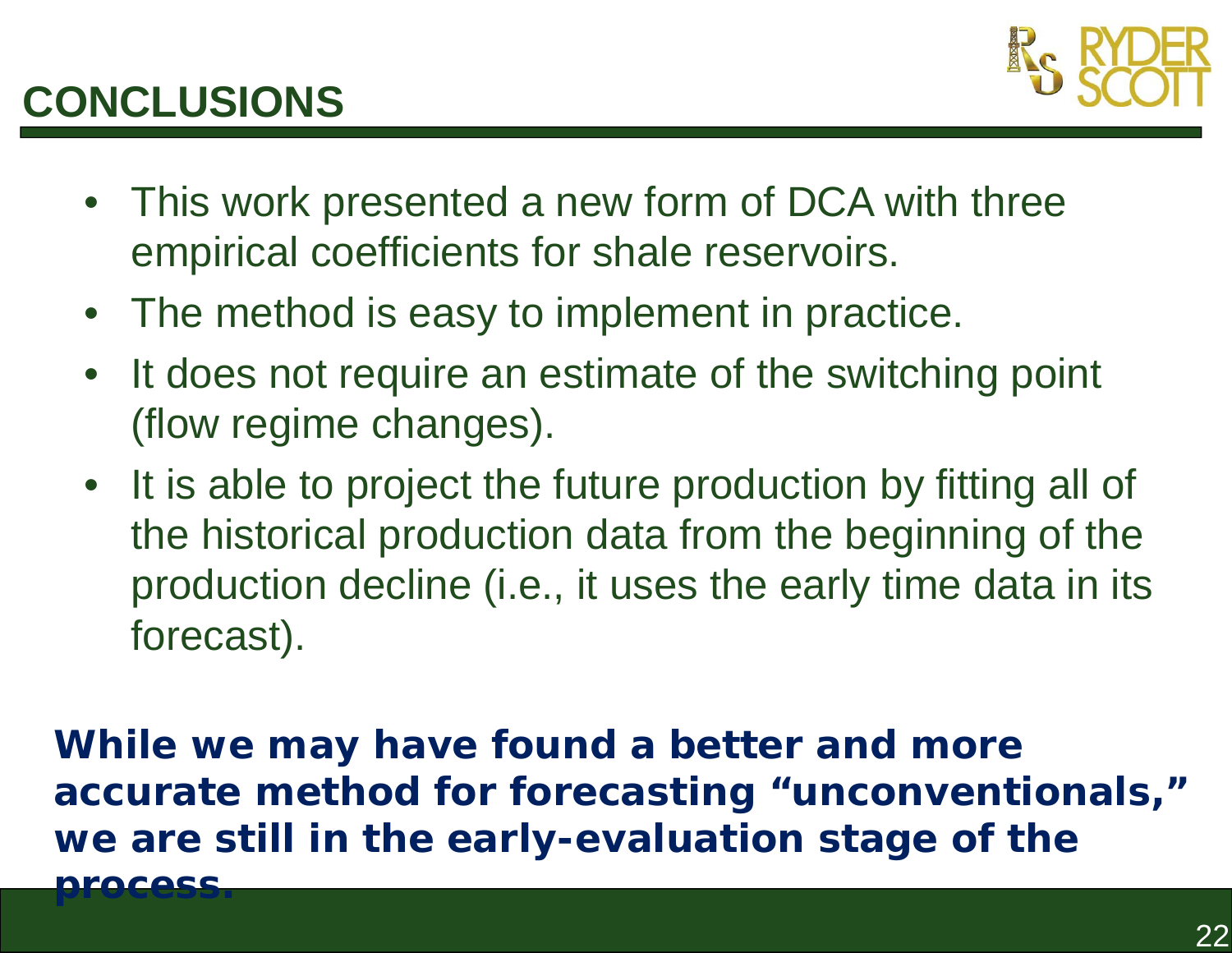

#### **FINAL REMARKS**

- Early stages of testing
- $\bullet$  **NOT** yet considered "reliable" – not being used for forecasting of reserves at Ryder Scott at this time
- Full paper will be presented at ATCE (SPE 175016)
- While we believe the early time data helps improve the overall forecast, we continue to investigate the level of influence the early time data should have on the late time declines.

**We welcome anyone to look at the paper and help us to validate the approach.**